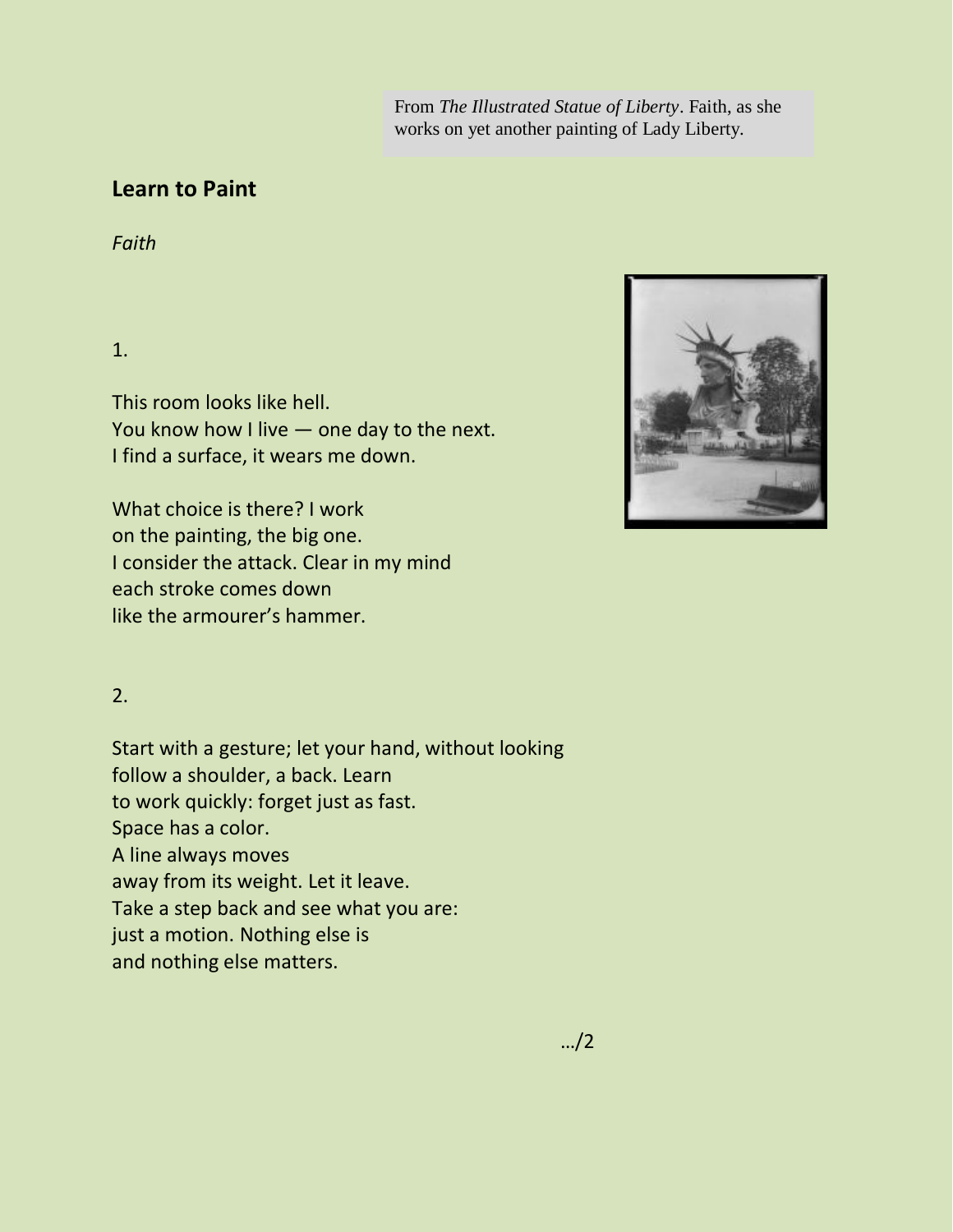## 3.

Next you must list all that you owe:

The light as it came on you; the foot you failed to caress or the mask you say you revealed (with what? Art?). A paucity brought you to this. Mostly the question: What if I fail? What if failure is all I can do?

## 4.

When you are ready with scraps of cloth and your oil, you must forget everything. A moment ago you weren't ready, but now you are. Before the first stroke makes the canvas bloom like the roof of a circus tent, a bud of green paint slides down the side of the cup into a pool, equally green. This is the moment, its surface is bottomless. All you can do is begin.



…/3